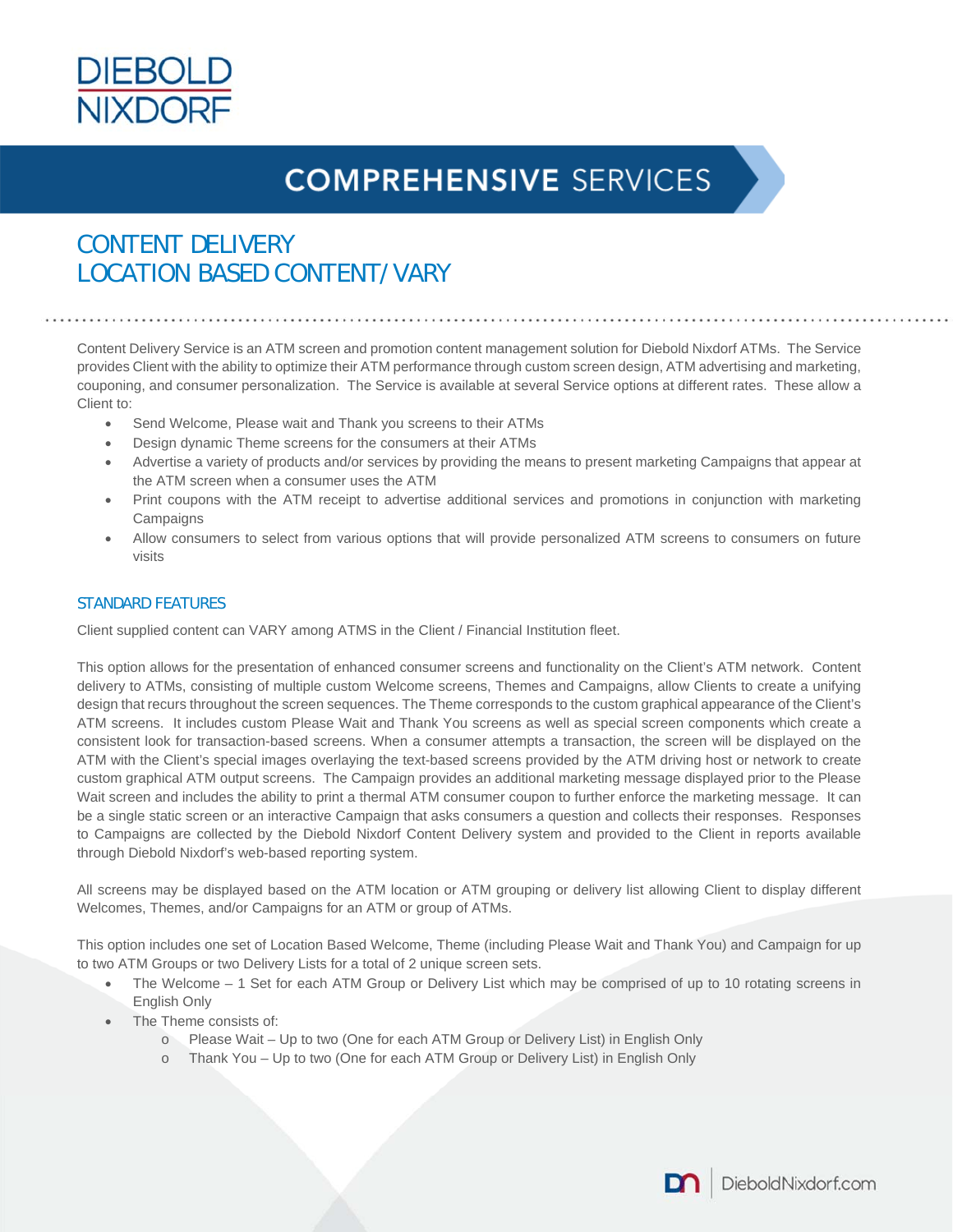

- o Graphical screen components that the Client may use to build enhanced consumer screens from text screens provided by the ATM driving host or network - Up to two (One for each ATM Group or Delivery List)
	- Left and right screen headers
	- Screen background image
	- Screen button
	- Text box
- Campaign The Client will receive up to two Campaigns for each ATM Group or Delivery List.
- Coupon One for each Campaign, optional No Receipt Logos
- Default Screens Diebold Nixdorf will not charge additionally for default screens as long as substitutions of content / screens are not done on a frequent basis (interval of every 4-6 months is considered acceptable).
	- o **Default Screen Example/Definition**: A default Theme or Campaign displays to a consumer at the ATM when the Campaign Office server is unable to locate a Theme or Campaign that has been assigned to that consumer (i.e. No segment based assignment has been specified for that consumer and/or no location based assignment has been specified for that ATM)

Changes are usually not required at the ATM driving host or network legacy connection to display Client's screens.

#### HOW IT WORKS

Diebold Nixdorf manages the remote download and display configuration and operations. The Client provides the graphic content for the screens and coupons along with the definition of how and when the screens should be delivered and displayed. Connectivity is required between the ATMs and Diebold Nixdorf's network.

Diebold Nixdorf's local screen change (LSC) software must be licensed with the agent software as service items in order to provide HTML content for dynamic screens such as the dollar entry screens.

#### **The program consists of:**

- Initial setup (One-time)
- Website access for view and retrieval of reports
- Client Services and Help Desk support
- Continuing service for replacement of Client's content and EDC/EJ Retrieval

The Content Delivery Service allows for the replacement of Client provided content once per calendar month. Depending on the option purchased, this can include a change on a once per quarter basis to each of the applicable Screens and/or coupon(s) content.

#### REPORTING AND WEBSITE ACCESS

Reporting is available to help the Client analyze performance, pinpoint problem areas and review current content assignments for all options other than the Introductory Screens ALL or VARY options. Diebold Nixdorf Content Delivery reports are provided via SERAS, the Services Electronic Reporting Access System, which is a secure, Internet-accessible reporting system. Reports are available for 90 days and include:

- ATM Master List
- Status of Content Delivery
- Content Assigned to ATMs
- Campaign Response Report
- Most Frequently Used BINs

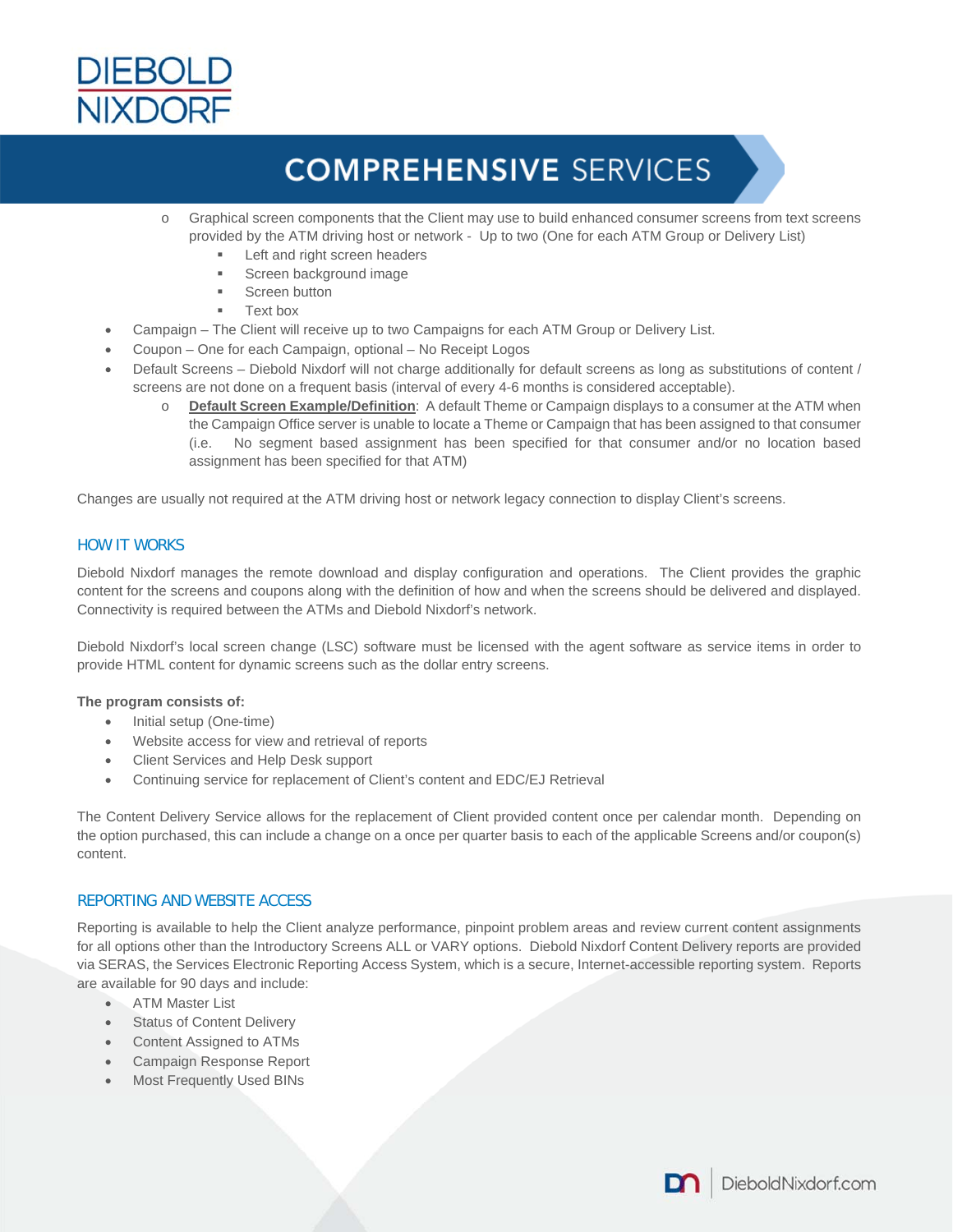

#### IMPLEMENTATION PROJECT - DIEBOLD NIXDORF RESPONSIBILITIES

- a. Configuring the System for the option(s) contracted for
	- Define Client ATMs in the Diebold Nixdorf Content Delivery System
	- Validate that Content Delivery can connect to each ATM
		- Collect Client screens and download requirements from Client and SE where applicable
	- Configure the general parameters of the Content Delivery system to deliver the content as required
- b. Connectivity support and certification.
- c. Engaging Professional Services for ATM Agent configuration, verification and Client training
- d. Coordinate implementation and validation testing of system configuration on first ATM with Diebold Nixdorf SE and/or Client where applicable
- e. Scheduling the Diebold Nixdorf technicians for site visits to configure the ATMs as required
- f. Configuring the SERAS Web Portal for Client access
- g. Establish screen change schedule plans as appropriate

### IMPLEMENTATION PROJECT - CLIENT RESPONSIBILITIES

- a. If frame circuit is required, Frame circuit order form (street address, zip code, and site location phone number, IT contact name).
- b. If co-managed VPN, required network/communication information to establish communication between the Client's network and Diebold Nixdorf.
- c. IP addresses of current ATM network.
- d. Design of all ATM screen and coupon content and procuring all rights and authorizations necessary for use of content.
- e. Provide a minimum of 1 set of graphics as defined in the option purchased.
- f. If additional languages are purchased, provide the equivalent of the English screens for each purchased language.
- g. Provide distribution information for up to 2 ATM groups or delivery lists (by ATM location) and schedule
- h. Provide final approval of the brand image and screen display at the ATM
- i. Assist Diebold Nixdorf with acquiring ATM states and screen files from 3<sup>rd</sup> Party Processor or Network.
- j. Assist Diebold Nixdorf with any host/network content issues.
- k. Perform standard ATM transactions and review for accuracy.
- l. Provide personnel to be trained in an environment away from their normal duties.
	- Training schedules must be coordinated with Diebold Nixdorf Engineer for Screen Design Training and with Managed Services Project Manager or Client Services Representation for SERAS Training. Training to be done on-site or via teleconference or web-based meeting.
- m. If requested, notify Diebold Nixdorf Project Manager of any changes to the scope of this SOW in writing.
- n. Supply and stage all related hardware for this project not provided in the Agreement (MESA).

### OUT OF SCOPE

- a. Set up and configuration of the ATM agent software
- b. Customizations not included and outlined in this original SOW.
- c. Modifications which may be necessary due to network requirements.
- d. Requests to change content more frequently than once per calendar month.
- e. Requests to support additional content outside the limitations stated in for the detailed service for the contracted options defined in this SOW
- f. Effort expended by Diebold Nixdorf towards the completion of the SOW due to failure of the Client, or its agents, to carry out the terms of the SOW, and is not the fault of Diebold Nixdorf, will be billed on a time and material basis.
- g. Troubleshooting problems of any nature that are outside the hardware and software provided or specified.